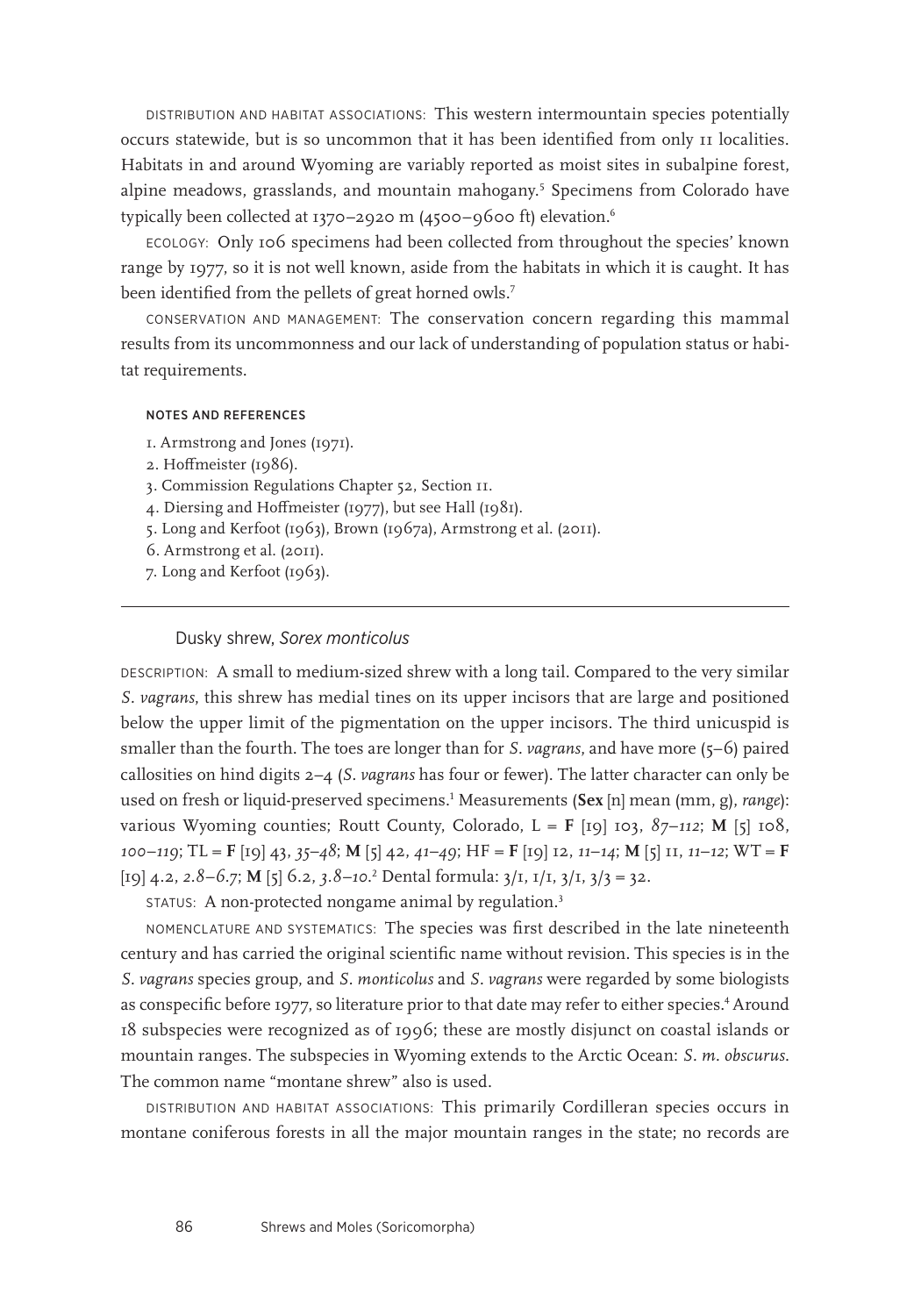





Locations from which the dusky shrew has been identified in Wyoming.

known for the Black Hills. The species was represented by Clark and Stromberg (1987) as occurring in the Green and Ferris Mountains and isolated, conifer-forested ridges in southern Sweetwater County, but there are no known specimens associated with these reports.<sup>5</sup> The species is variously reported from montane forested habitats, regenerating clear-cuts with herbaceous cover, pinyon–juniper woodlands, shrub-steppe dominated by low sagebrush, and big sagebrush–antelope bitterbrush.6 The only feature that all these habitats share is abundant physical structure near the ground.<sup>7</sup>

ECOLOGY: The diet is typical of shrews, comprising mostly surface-dwelling invertebrates, conifer seeds, and some fungi. Little else is known about the ecology of the species.

CONSERVATION AND MANAGEMENT: The species is common and widely distributed; it is not generally considered a conservation concern.